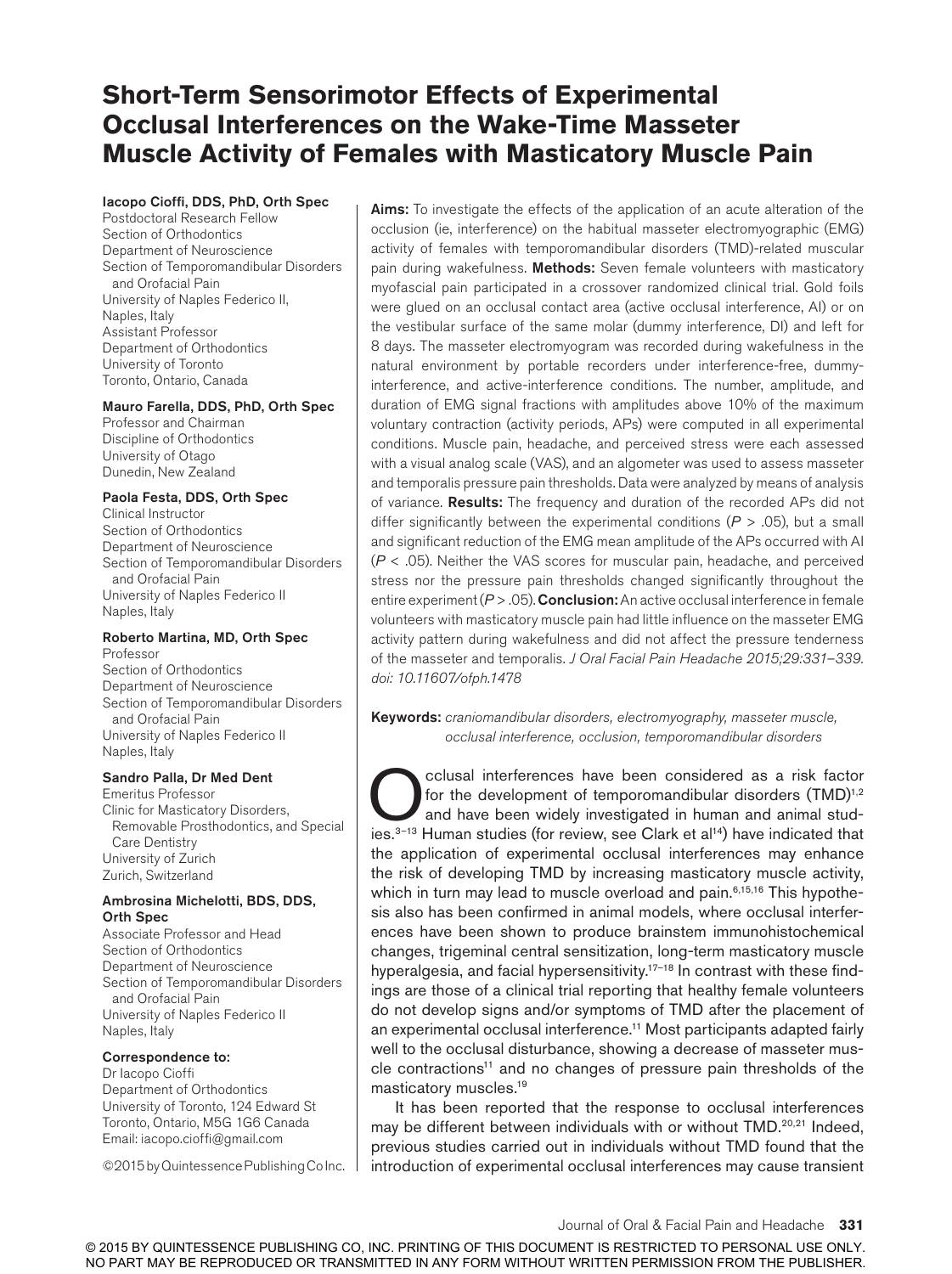tooth pain as well as signs and symptoms of TMD, which disappear in 1 to 2 weeks.<sup>3-9</sup> Conversely, individuals with a former TMD history seemed to adapt less well to an experimentally placed occlusal interference than TMD-free controls, as assessed by patient reports.22 However, previous research has not assessed the electromyographic (EMG) activity of masticatory muscles under the experimental occlusal interference condition. Hence, the aim of this study was to investigate the effects of the application of an acute alteration of the occlusion (ie, interference) on the habitual masseter EMG activity of females with TMD-related muscular pain during wakefulness. The effects of the interference on TMD-related pain symptoms as well as on pressure pain thresholds of the masticatory muscles were also investigated. It was hypothesized that the insertion of an experimental occlusal interference would change the contraction pattern of the masseter muscle during wakefulness and pressure sensitivity of the jaw elevator muscles in a group of females affected by myofascial pain.

## **Materials and Methods**

## **Subjects**

Only women were recruited for this research. A flyer was disseminated to 86 female medical students at the University of Naples Federico II. It included the question, "Have you had pain in the face, jaw, temple, in front of the ear or in the ear in the past month?" (Question #3, Axis I, Research Diagnostic Criteria for TMD [RDC/TMD]<sup>23</sup>). Students who answered positively were invited to participate in this research project.

Eighteen out of the 86 female students reported orofacial pain and expressed an interest for participation. The students were extensively informed about the experimental procedures, the duration of the trial, and possible unwanted effects, and they were told that they could leave the study at any time.

These subjects underwent a preliminary clinical examination at the Section of Temporomandibular Disorders and Orofacial Pain of the University of Naples Federico II, Italy, with an examiner (AM) calibrated according to the RDC/TMD.<sup>23</sup> The RDC/TMD criteria defined in 1992 were used because the study was performed before the publication of the new diagnostic criteria for TMD.<sup>24</sup> Psychosocial evaluation was performed according to Axis II-RDC/TMD (Graded Chronic Pain Scale [GCPS] and Symptom Checklist-90-Revised [SCL-90-R]).<sup>23</sup> The participants were also invited to score their perceived facial pain on a numeric rating scale by answering the question, "How would you rate your facial pain on a 0 to 10 scale at the present time, that is, right now, where 0 is "no pain" and 10 is "pain as bad as could be"? (Question #7, Axis I, RDC/TMD<sup>23</sup>). Only individuals with a diagnosis of masticatory muscle pain, ie, myofascial pain (RDC/TMD Ia/Ib) were selected for the study. Exclusion criteria were previous TMD examination and/or treatment, inflammatory conditions, periodontal disease, dental prostheses, occlusal wear ( $> 2$  as defined by Clark et al<sup>25</sup>), previous orthodontic treatment, absence of one or more teeth with the exception of third molars, single-contact balancing side and protrusive occlusal interferences, slide from retruded contact position to intercuspal position greater than 2 mm, neurological disorders, nail biting, smoking, and habitual drug intake.

Ten participants were excluded according to the inclusion/exclusion criteria. The final sample included eight female volunteers suffering from myofascial pain. None of them reported a history of sleep bruxism, and no participant was using birth control pills at the time of the experiment. All participants signed an informed consent form and were compensated with 150 euros for participation in the study. The study protocol had been approved by the local Ethics Committee (protocol number #13900–University of Naples Federico II, Italy).

## **Study Design**

The study set-up was similar to that of a previous study performed in TMD-free women.<sup>11</sup> It was carried out in a double-blind crossover design, with participants serving as their own control. Each subject went through four different study conditions during a 6-week period: interference-free condition, eg, before interference application (IFC $_{\text{before}}$ ); dummy interference condition (DIC); active interference condition (AIC); and interference-free condition after interference removal (IFC $_{\text{at}p}$ ). Active and dummy interferences were left in place for 8 days (Fig 1).

The order of interference application, either the AIC or DIC first, was determined by means of a balanced block randomization.

## **Occlusal Interference**

Dental impressions were taken of both dental arches (Palgat Plus, 3M Unitek) and poured with stone (Elite Master, Zhermark). The casts were mounted in the intercuspal position in a semiadjustable articulator (Panadent 1210; Panadent Co). The subject's contact points between the maxillary and mandibular first molars when she was closing in the intercuspal position were marked using marking paper (Accufilm II, Parkell) and then reproduced on the stone casts with a pencil.

A gold foil strip (length  $\times$  width  $\times$  height = 2.0  $\times$  $8.0 \times 0.2$  mm; weight = 0.05 g) was glued to the mandibular first molar of the preferred chewing side (right side for six subjects and left side for two subjects)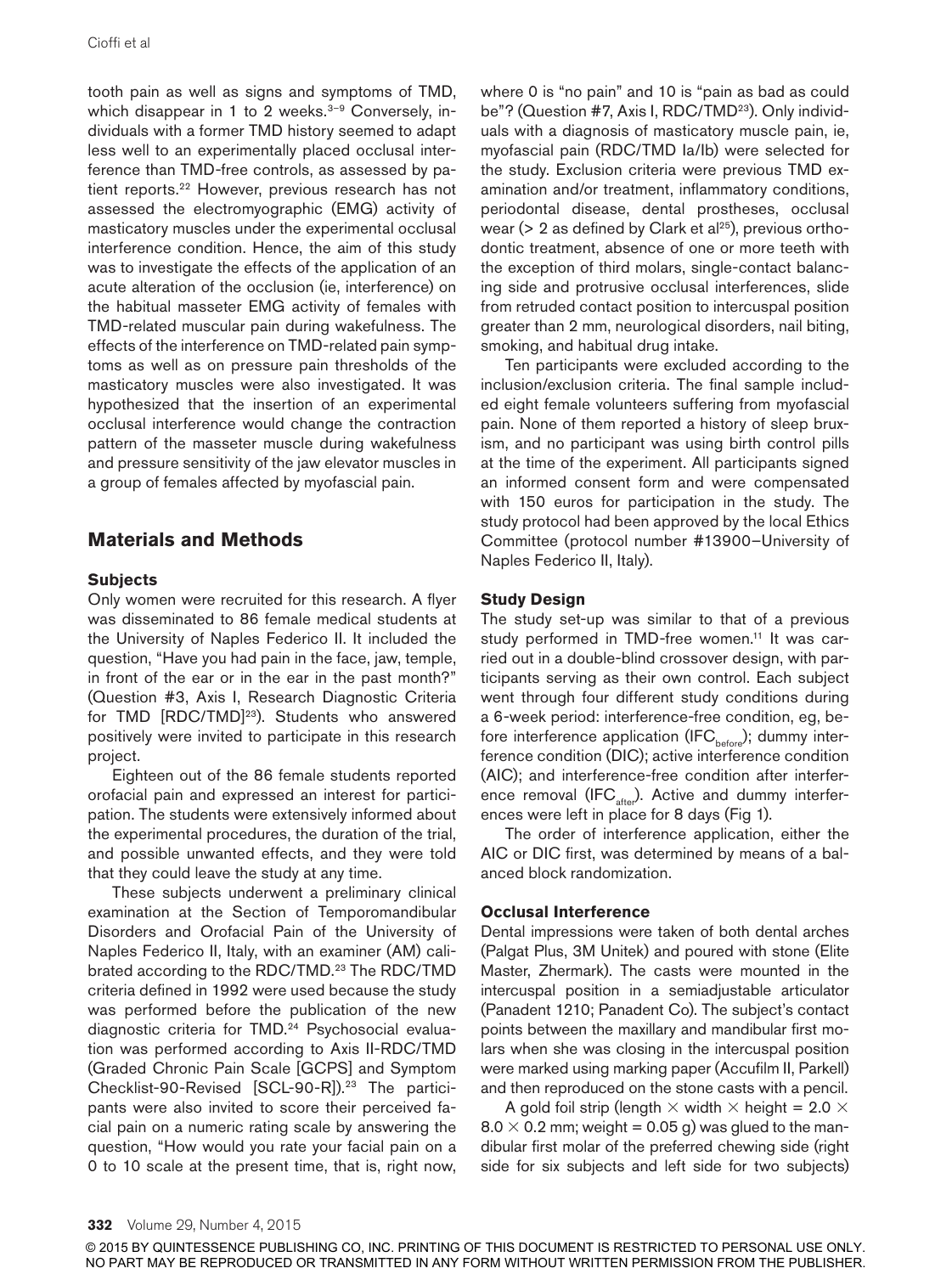in the area of the occlusal contact and carefully adapted to the tooth anatomy on dental casts (active interference). The gold foil strip disturbed the intercuspal position but did not interfere with occlusion during lateral or protrusive mandibular movements. To create the dummy interference, a second strip was placed on the vestibular surface of the same tooth without interfering with the intercuspal position. The active and the dummy interferences were glued to the tooth by means of composite (Revolution, Kerr) by one of the authors (RM) at AIC $_{\text{day-1}}$  and DIC $_{\text{day-1}}$ , respectively.

#### **Surface Electromyography and Data Analysis**

The EMG activity of the masseter muscle ipsilateral to the interference side was recorded by means of portable EMG recorders.26,27 These also measured the impedance between the electrodes every 5 minutes in order to alert the participants with a beep in case of disconnection. Two surface EMG electrodes (model 13L20, Dantec; 6 mm diameter) were attached to the skin overlying the masseter muscle always by the same examiner (PF), who was unaware of the occlusal interference condition. The electrodes were placed on the preferred chewing side and aligned along the muscle fiber direction with a distance of 20 mm center to center as in a previous study.<sup>27</sup> The reference electrode was attached to the skin overlying the mastoid process ipsilateral to the recording side. Prior to attaching the electrodes, the skin was rubbed with alcohol-soaked gauze. Accurate relocation of the electrode sites was achieved using transparent plastic templates.<sup>28</sup> The first 3 minutes of each EMG recording included the following standardized tasks: 3 maximum voluntary contraction (MVC) tasks with a 10-second interval; 3 saliva swallowing; and 20 simulated artifacts, eg, pulling and touching the electrodes, each 10 times in order to avoid having the noise created by artifacts recorded as EMG activity.

The individual EMG amplitude during MVC was calculated by averaging the mean maximum EMG values of the six recordings performed before the interference-free conditions (IFC $_{before}$ , IFC $_{after}$ ) (Fig 1). The EMG signal analysis included calculation of the number of contraction episodes, ie, activity periods per hour (AP/h), their net duration (Dur), and mean amplitude  $(A<sub>mean</sub>)$ . An activity period corresponded to a portion of the signal above a predetermined threshold, which could contain subthreshold signal portions shorter than a predetermined standby time of 5 seconds.27 The threshold to determine an AP was set at 10% MVC, as in a previous study.11

The recording time was set between 10 am and 7 pm. Subjects were asked to eat between 1 pm and 2 pm; to avoid gum chewing, physical exercise, sleeping, and electromagnetic fields; and to return the recorder the following day for offline analysis.



**Fig 1** Experimental design. IFC $_{\text{before}}$  = interference-free condition before gold foil application;  $AIC =$  active intereference condition;  $DIC =$  dummy interference condition; IFC<sub>after</sub> = interference-free condition after gold foil application.

#### **Clinical Protocol**

After 3 consecutive days of baseline EMG recordings  $(IFC_{before}$ , the active or dummy interference was applied, with each subject being assigned to two treatment sequences including both AIC and DIC. Each interference was left in place for 8 days. This time window was the same used in previous studies and was long enough to include nonworking days as well. The treatment sequences were prepared and concealed before assignment of the individual sequence. The masseter EMG activity was recorded during 5 days, ie, at days 1, 2, 3, 5, and 8. After a 1-week washout period, another foil strip was attached; participants who received an active interference first received a dummy interference and vice-versa. After the second washout period, the EMG activity was monitored for 3 additional consecutive days, again with the teeth free of any foil strips (IFCafter). A total of 16 recording days was obtained from each subject (Fig 1).

#### **Subjective Assessments**

Facial pain, headache, current stress, and occlusal discomfort were each assessed by means of a 100-mm visual analog scale (VAS).<sup>29</sup> The left endpoint of the scales indicated "no pain/headache/ stress/discomfort at all" and the right endpoint corresponded to "worst imaginable pain/headache/stress/ discomfort." VAS ratings were collected at the beginning of each recording day.

The clinical examination was performed by the same blind examiner (AM) at the following days:  $\overline{IC}_{before}$ day-1, AIC day-8, DIC day-8, and  $IFC_{after}$  day-1.

#### **Pressure Pain Threshold**

The pressure pain threshold (PPT) was recorded by an investigator blind to the interference condition (PF) by means of an electronic algometer (Somedic) applied every day during IFC $_{\text{before}}$ ; five times during the active or dummy interference conditions AIC or DIC, ie, at days 1, 2, 3, 5 and 8; and, again, every day after removal of the gold foil (IFC<sub>after</sub>).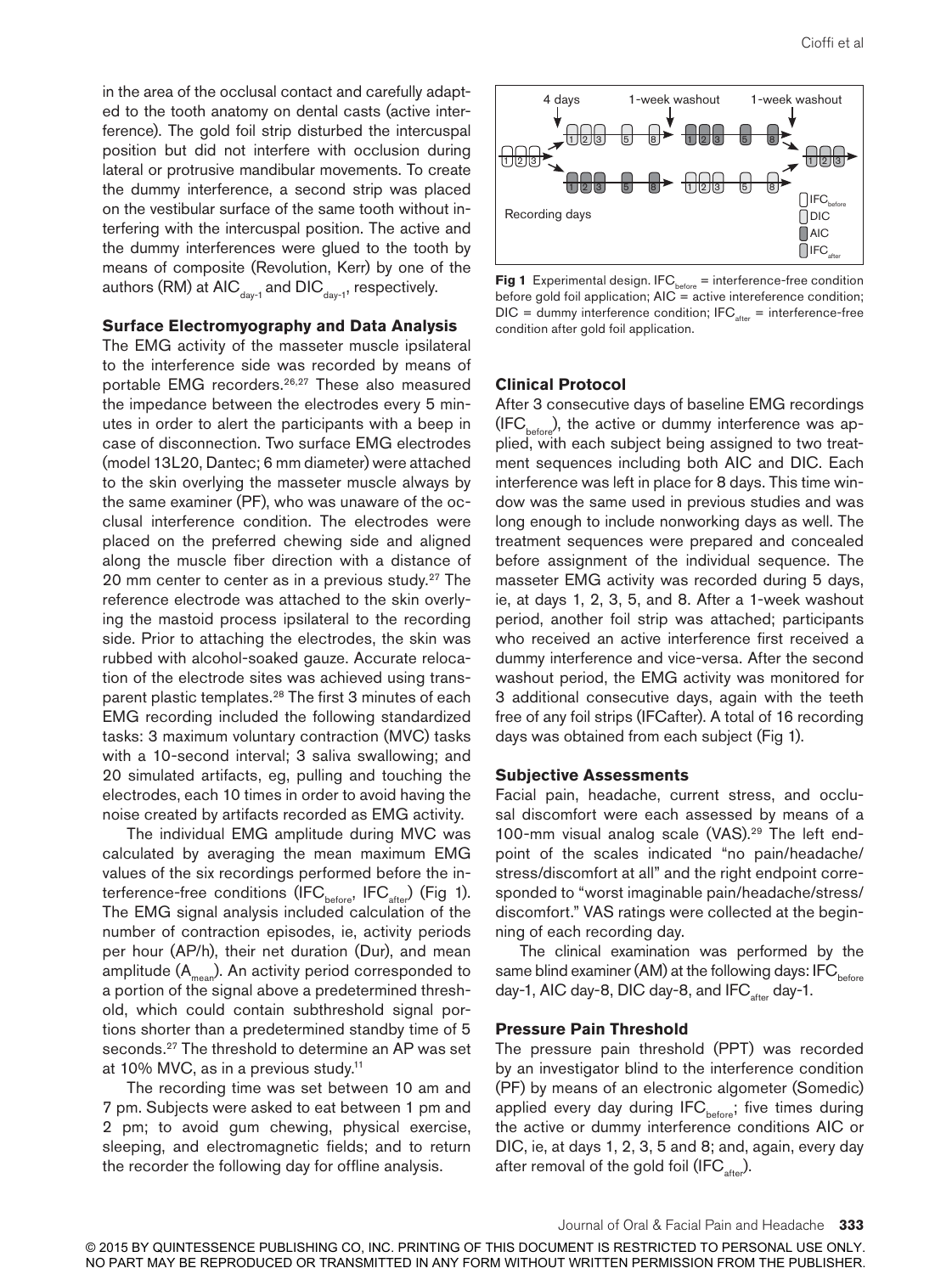|                                                                                                 |                                                                          | 5th                          | 95th                           |                              |                                     |              | Post-hoc <sup>b</sup>          |                                             |                                     |
|-------------------------------------------------------------------------------------------------|--------------------------------------------------------------------------|------------------------------|--------------------------------|------------------------------|-------------------------------------|--------------|--------------------------------|---------------------------------------------|-------------------------------------|
|                                                                                                 | Mean ± SD                                                                | percentile                   | percentile                     | Median                       | $F$ ratio <sup><math>a</math></sup> | $\mathcal P$ | <b>DIC</b>                     | <b>AIC</b>                                  | $\mathsf{IFC}_{\sf after}$          |
| AP <sub>s</sub> /h                                                                              |                                                                          |                              |                                |                              |                                     |              |                                |                                             |                                     |
| $\mathsf{IFC}_{\mathsf{before}}$<br><b>DIC</b><br><b>AIC</b><br>$\mathsf{IFC}_{\sf after}$      | $56.6 \pm 19.9$<br>$53.4 \pm 17.0$<br>$54.8 \pm 24.7$<br>$57.9 \pm 25.1$ | 8.8<br>16.5<br>2.9<br>20.3   | 94.0<br>98.7<br>108.5<br>137.9 | 48.9<br>55.1<br>48.2<br>50.2 | 0.1                                 | .83          | <b>NS</b><br>$\qquad \qquad -$ | <b>NS</b><br><b>NS</b><br>$\qquad \qquad -$ | <b>NS</b><br><b>NS</b><br><b>NS</b> |
| Dur(s)                                                                                          |                                                                          |                              |                                |                              |                                     |              |                                |                                             |                                     |
| $\textsf{IFC}_{\textsf{before}}$<br><b>DIC</b><br><b>AIC</b><br>$\mathsf{IFC}_{\mathsf{after}}$ | $3.1 \pm 2.3$<br>$3.0 \pm 1.6$<br>$2.8 \pm 1.2$<br>$2.9 \pm 1.4$         | 0.5<br>0.5<br>0.5<br>0.5     | 12.0<br>10.0<br>10.0<br>10.5   | 1.0<br>1.0<br>1.0<br>1.0     | 0.5                                 | .98          | <b>NS</b><br>-                 | <b>NS</b><br><b>NS</b>                      | <b>NS</b><br><b>NS</b><br><b>NS</b> |
| $A_{\text{mean}}$ (% MVC)                                                                       |                                                                          |                              |                                |                              |                                     |              |                                |                                             |                                     |
| $\mathsf{IFC}_{\mathsf{before}}$<br><b>DIC</b><br><b>AIC</b><br>$\mathsf{IFC}_{\mathsf{after}}$ | $17.2 \pm 1.7$<br>$18.0 \pm 1.3$<br>$15.9 \pm 1.3$<br>$17.9 \pm 1.8$     | 11.3<br>11.3<br>11.3<br>11.3 | 31.6<br>34.9<br>25.1<br>35.0   | 15.0<br>15.5<br>14.5<br>15.2 | 5.0                                 | $.01*$       | <b>NS</b><br>-                 | <b>NS</b><br>$^\star$<br>-                  | <b>NS</b><br><b>NS</b><br><b>NS</b> |

Table 1 Descriptive Statistics for the EMG Variables During Each Experimental Condition

a Degrees of freedom = [3,18].

b Post-hoc multiple comparisons were Bonferroni corrected; level of significance: \**P* < .05; \*\**P* < .01; \*\*\**P* < .001.

EMG = electromyographic; Aps/h = activity periods per hour; Dur = net duration; A<sub>mean</sub> = mean amplitude; MVC = maximum voluntary contraction;

 $I_{\text{other}}$  = interference-free condition before gold foil application; IFC  $_{\text{after}}$  = interference-free condition after gold foil application;

DIC = dummy interference condition; AIC = active intereference condition; NS = not significantly different.

The instrument and the procedure to record the PPT have been described in detail.<sup>19</sup> Briefly, the tip of the algometer had a surface of  $1 \text{ cm}^2$ , and the rate of pressure increase was 20 kPa/s.<sup>30</sup> The PPT was determined as the point at which the pressure stimulus applied to the skin changed from a pressure sensation into a sensation of pain. PPT values were assessed bilaterally at four sites located on the masseter and anterior temporalis muscles, and at the thenar eminence. To ensure precise relocation of the face recording sites at each session, a transparent pliable plastic template was aligned to the ear, labial margin, and eye, and the location of the sites was marked. The sites were measured randomly with an interval of 5 seconds between sites. Four PPT measurements were made at each recording site, with a 2-minute rest interval between trials. In total, 10 minutes were needed to record PPTs at all sites. As the first PPT measurement within a session generally yields a higher value than that of the following measurements,<sup>31</sup> the value obtained from the first measurement was discarded and the PPT at each site was determined as the mean of the three subsequent measurements.

## **Statistical Analyses**

Normality of data was checked by the Kolmogorov-Smirnov test (K-S). The EMG data were analyzed by means of analysis of variance (ANOVA) for repeated measurements with post-hoc Bonferroni correction. Where appropriate, data were log converted. ANOVA was also used to analyze VAS ratings and PPT values

(SPSS 10.0, SPSS Inc). The significance level was set at  $P < .05$  (two-tailed).

## **Results**

The study was carried out over a 10-month period. The time lag between the first TMD examination performed to recruit the study sample and the start of the experiment ranged between 1 and 8 months. One participant withdrew at day 1 of the AIC task due to lack of time to continue the experiment. Hence, the final sample included seven female volunteers (mean  $age \pm SD = 24.6 \pm 6.2 \text{ years}.$ 

At the initial screening examination, five participants reported TMD pain lasting for more than 6 months, one for 3 months and one for 1 month. Of the five whose pain lasted more than 6 months, three had a GCPS score of III (high disability, moderately limiting) and two had a GCPS score of II (low disability, high intensity). The participant with pain lasting 3 months had a GCPS score of I (low disability, low intensity), while the GCPS score of one participant was missing. The mean (± SD) score for facial pain intensity assessed by the numeric rating scale during the screening procedure (Question #7, RDC/TMD) was  $5.8$  ( $\pm$  0.4). According to the SCL-90-R, two female participants had severe and three moderate depression, and one was not depressed (one score missing).

The mean EMG amplitude of the APs, their frequency (APs/h), and the duration for each of the ex-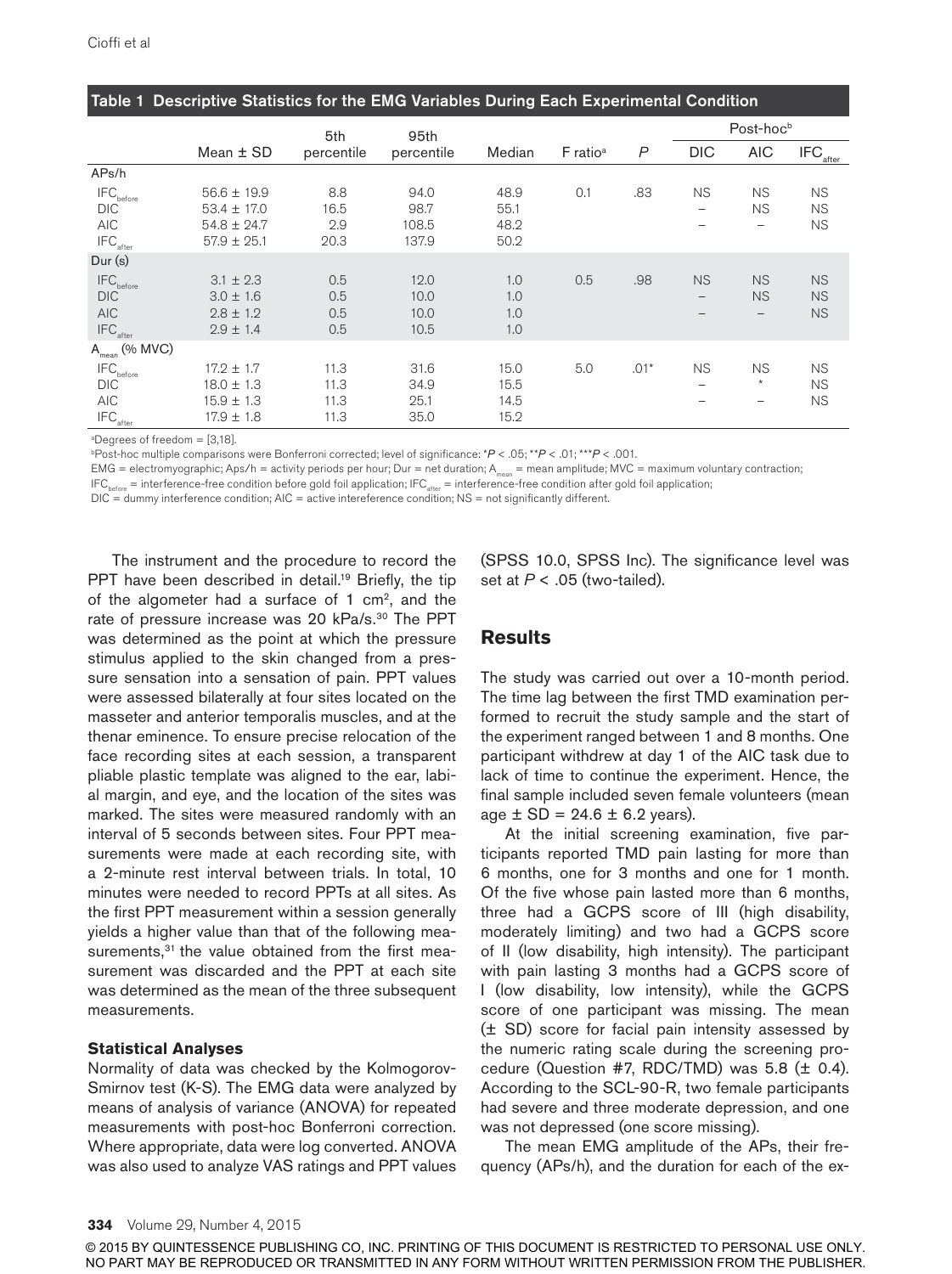

**Fig 2** Mean values of the activity periods per hour (APs/h) assessed during the four experimental sessions for each volunteer (ID1–ID7), and debonded gold foil of subject #2. Note the wear of the gold foil. Same abbreviations as in Fig 1. The data of only seven subjects are presented because one subject withdrew (see text).



**Fig 3** Mean VAS scores (mm) for muscular pain, perceived stress, headache, and occlusal discomfort during the four experimental conditions for each volunteer (ID1–ID7). Same abbreviations as in Fig 1.

perimental conditions are reported in Table 1 and Fig 2. The frequency and duration of the APs recorded during wakefulness did not differ significantly between the experimental conditions  $(P > .05)$ , but the mean EMG amplitude was significantly lower during the AIC than the DIC  $(P < .05)$ .

The individual VAS scores for facial pain, occlusal discomfort, headache, and perceived stress averaged for each condition are reported in Fig 3 and the corresponding group mean values (± SD) in Fig 4. The VAS scores for headache, facial pain, and stress did not differ significantly either between experimen-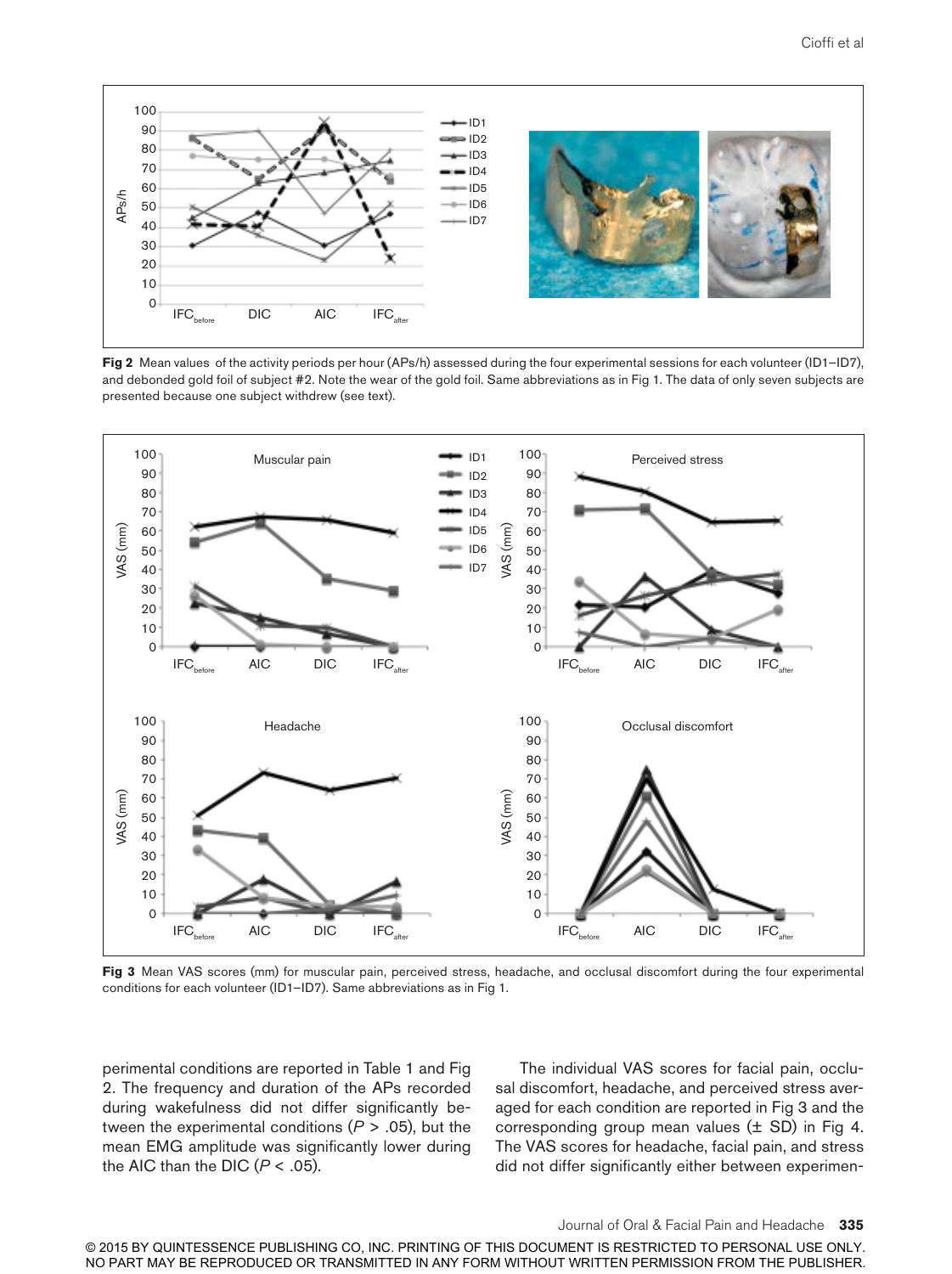

**Fig 4** Group mean VAS scores (mm) for facial pain, perceived stress, headache, and occlusal discomfort during the experimental conditions. Bars indicate standard deviation. Same abbreviations as in Fig 1. \*Significant differences between experimental conditions.

| Table 2 Mean Pressure Pain Thresholds (PPT)<br>for the Masseter and Temporalis<br>Muscles Ipsilateral and Contralateral to<br>the Occlusal Interference and for the<br><b>Thenar Eminence</b> |
|-----------------------------------------------------------------------------------------------------------------------------------------------------------------------------------------------|
|                                                                                                                                                                                               |

| Muscle site     | Experimental<br>condition                      | Mean PPT ± SD<br>(KPa)               |
|-----------------|------------------------------------------------|--------------------------------------|
| Masseter        | $\overline{\textsf{IFC}}_{\textsf{before}}$    | $104.6 \pm 86.8$                     |
| (ipsilateral)   | <b>AIC</b>                                     | $91.5 \pm 23.8$                      |
|                 | <b>DIC</b><br>$\mathsf{IFC}_{\sf after}$       | $106.9 \pm 47.6$<br>$114.8 \pm 45.5$ |
| Masseter        | $\mathsf{IFC}_{\mathsf{before}}$               | $95.6 \pm 36.3$                      |
| (contralateral) | <b>AIC</b>                                     | $97.1 \pm 25.5$                      |
|                 | <b>DIC</b>                                     | $111.3 \pm 43.1$                     |
|                 | $\mathsf{IFC}_{\sf after}$                     | $116.5 \pm 45.8$                     |
| Temporalis      | $\mathsf{IFC}_{\mathsf{before}}$               | $103.1 \pm 46.5$                     |
| (ipsilateral)   | AIC                                            | $96.1 \pm 37.8$                      |
|                 | DIC.                                           | $112.7 \pm 56.1$                     |
|                 | $\mathsf{IFC}_{\sf after}$                     | $127.2 \pm 60.5$                     |
| Temporalis      | $\mathsf{IFC}_{\mathsf{before}}$               | $99.3 \pm 46.7$                      |
| (contralateral) | <b>AIC</b>                                     | $100.3 \pm 34.0$                     |
|                 | <b>DIC</b><br>$\mathsf{IFC}_{\mathsf{after}}$  | $112.6 \pm 57.2$<br>$124.3 \pm 53.2$ |
|                 |                                                |                                      |
| Thenar eminence | $\mathsf{IFC}_{\mathsf{before}}$<br><b>AIC</b> | $175.4 \pm 62.3$<br>$178.0 \pm 55.5$ |
|                 | <b>DIC</b>                                     | $184.0 \pm 78.4$                     |
|                 | $\mathsf{IFC}_{\sf after}$                     | 185.1 ± 60.9                         |
|                 |                                                |                                      |

tal conditions or between the different days within each condition  $(P > .05)$ . On the other hand, the occlusal discomfort increased significantly during the AIC (*P* < .001).

The PPT values for masseter and temporalis muscles did not change significantly between the different experimental conditions at each measurement site  $(P > .05,$  Table 2). TMD signs and symptoms, as assessed during the clinical examinations, did not change throughout the experimental conditions.

Table 3 compares the EMG data obtained in the present study with those obtained in an earlier sample of healthy TMD pain-free females receiving an active occlusal interference.<sup>11</sup>

## **Discussion**

This study investigated the effects of an occlusal interference in female volunteers affected by masticatory muscle pain during wakefulness. The results revealed that the application of an active occlusal interference had little influence on the contraction pattern of the masseter muscle. Indeed the frequency and duration of APs did not significantly change with the introduction of the active interference. Only the mean EMG amplitude of the APs decreased significantly during the active interference by about 2%, this reduction most likely being clinically irrelevant.

These results contrast with those of a previous study<sup>11</sup> that also recorded the APs during the same time windows and showed a marked reduction in the number and amplitude of the APs during wakefulness after the placement of an active interference in healthy TMD pain-free female participants (Table 3). The comparison with the previous findings yields another interesting observation: The female participants with myofascial pain had an approximately 20% higher frequency of APs per hour, as shown by the recording performed before interference insertion, and this value remained consistently higher throughout all study conditions.

The different reactions to the interference of these female participants with myofascial pain compared to healthy women might be related to the fact that masticatory muscle pain patients have the habit of holding the teeth in contact more often than healthy individuals during wakefulness.<sup>32-38</sup> Furthermore, masticatory muscle pain is more often diagnosed in individuals with a high frequency than a low frequency of oral parafunctions during wakefulness.39,40 Hence, the avoidance behavior to the interference previously described in healthy female volunteers<sup>11</sup> seems to be lacking in subjects with myofascial pain. The lack of adaptation also supports the finding of Le Bell and coworkers, who reported that subjects with a history of TMD adapted less well to the introduction of an active occlusal interference than subjects without a TMD history.10,22

The present study was restricted to the effect of an occlusal interference during wakefulness because *(1)* wake-time parafunctions and sleep bruxism have different etiologies and *(2)* a previous study assessed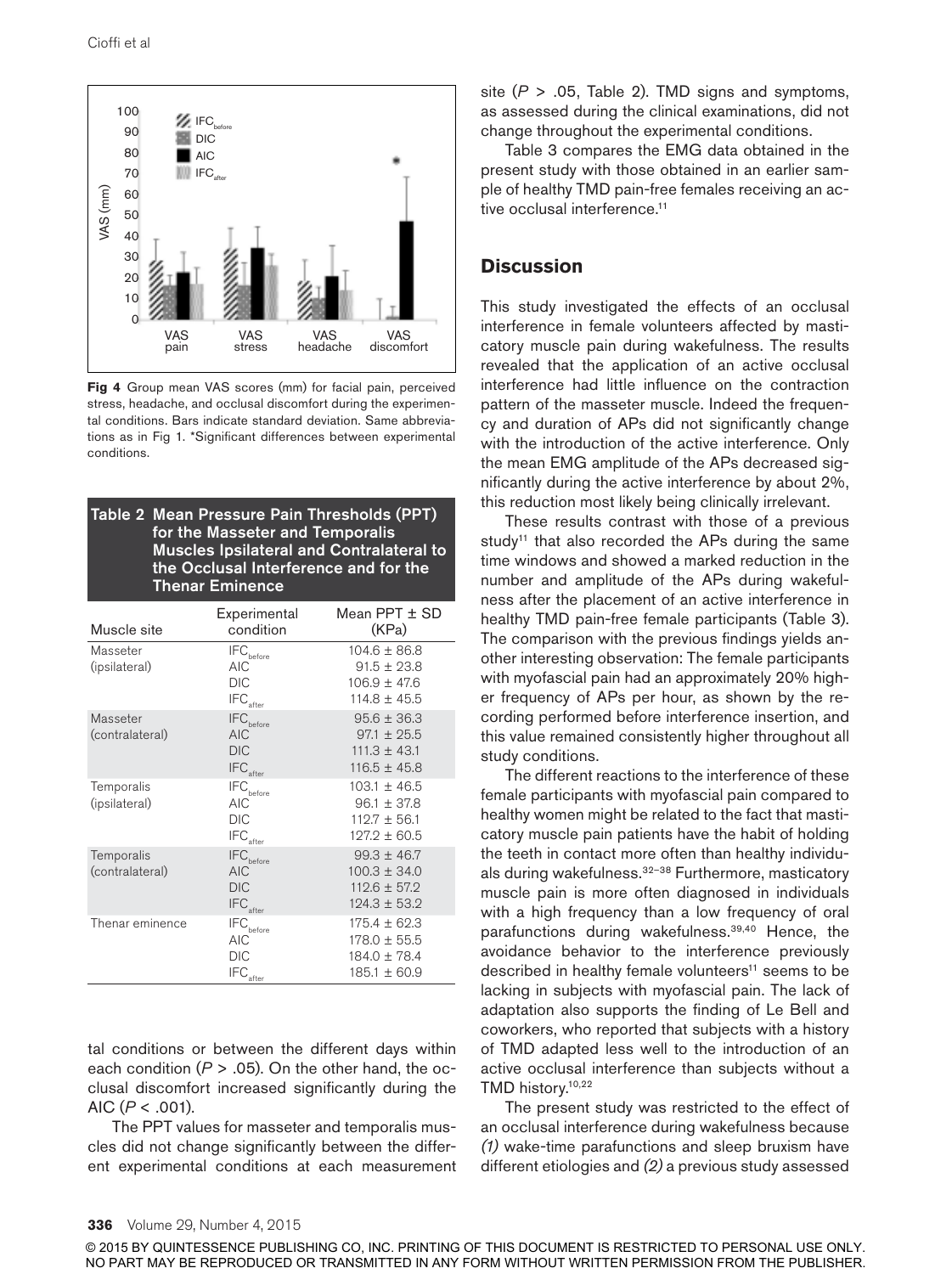Table 3 Descriptive Statistics for the EMG Variables During Each Experimental Condition for the TMD Group (Current Study) and for the TMD-Free Group (Michelotti et al<sup>11</sup>)

|                                                                                                 | TMD group                                                                |     |            |                             | TMD-free group <sup>a</sup>         |                                                                          |               |            |                        |                                               |
|-------------------------------------------------------------------------------------------------|--------------------------------------------------------------------------|-----|------------|-----------------------------|-------------------------------------|--------------------------------------------------------------------------|---------------|------------|------------------------|-----------------------------------------------|
|                                                                                                 | Mean $\pm$ SD                                                            | P   | <b>DIC</b> | <b>AIC</b>                  | $\mathsf{IFC}_{\sf after}$          | Mean $\pm$ SD                                                            | $\mathcal{P}$ | <b>DIC</b> | <b>AIC</b>             | $\mathsf{IFC}_{\sf after}$                    |
| AP <sub>s</sub> /h                                                                              |                                                                          |     |            |                             |                                     |                                                                          |               |            |                        |                                               |
| $\mathsf{IFC}_{\mathsf{before}}$<br><b>DIC</b><br><b>AIC</b><br>$\mathsf{IFC}_{\sf after}$      | $56.6 \pm 19.9$<br>$53.4 \pm 17.0$<br>$54.8 \pm 24.7$<br>$57.9 \pm 25.1$ | .83 | <b>NS</b>  | <b>NS</b><br><b>NS</b><br>- | <b>NS</b><br><b>NS</b><br><b>NS</b> | $48.0 \pm 27.1$<br>$44.4 \pm 23.1$<br>$27.1 \pm 18.7$<br>$42.2 \pm 23.2$ | < .01         | <b>NS</b>  | $\star\star$<br>$***$  | <b>NS</b><br>$\star\star$<br>$\star$          |
| Dur(s)                                                                                          |                                                                          |     |            |                             |                                     |                                                                          |               |            |                        |                                               |
| $\textsf{IFC}_{\textsf{before}}$<br><b>DIC</b><br><b>AIC</b><br>$\mathsf{IFC}_{\mathsf{after}}$ | $3.1 \pm 2.3$<br>$3.0 \pm 1.6$<br>$2.8 \pm 1.2$<br>$2.9 \pm 1.4$         | .98 | <b>NS</b>  | <b>NS</b><br><b>NS</b><br>- | <b>NS</b><br><b>NS</b><br><b>NS</b> | $2.7 \pm 1.0$<br>$2.6 \pm 0.9$<br>$3.0 \pm 1.2$<br>$2.4 \pm 0.8$         | > .05         | <b>NS</b>  | <b>NS</b><br><b>NS</b> | <b>NS</b><br><b>NS</b><br><b>NS</b>           |
| $\mathsf{A}_{_{\sf mean}}$ (% MVC)                                                              |                                                                          |     |            |                             |                                     |                                                                          |               |            |                        |                                               |
| $\textsf{IFC}_{\textsf{before}}$<br><b>DIC</b><br><b>AIC</b><br>$\mathsf{IFC}_{\sf after}$      | $17.2 \pm 1.7$<br>$18.0 \pm 1.3$<br>$15.9 \pm 1.3$<br>$17.9 \pm 1.8$     | .01 | <b>NS</b>  | <b>NS</b><br>$^\star$<br>-  | <b>NS</b><br><b>NS</b><br><b>NS</b> | $16.5 \pm 1.8$<br>$16.2 \pm 1.9$<br>$14.3 \pm 1.0$<br>$16.2 \pm 1.8$     | < .001        | <b>NS</b>  | $***$<br>$***$         | <b>NS</b><br>$\star\,\star$<br>$\star\,\star$ |

<sup>a</sup>Data retrieved from Michelotti et al<sup>11</sup>. Post-hoc multiple comparisons for both the studies were Bonferroni corrected; level of significance: \**P* < .05; \*\**P* < .01; \*\*\**P* < .001; NS = not significantly different. Both the studies presented a similar research design. Between-group statistical comparisons were not computed because data belonged to different studies. See Table 1 for additional abbreviations.

the effect of occlusal interferences only on wake-time muscle activity.<sup>11</sup> All participants rated the occlusal discomfort provoked by the occlusal interference as very high. Moreover, the discomfort did not decrease during the active interference application time. This might be explained in part by the fact that the frequency of APs during the active interference time did not decrease. Indeed, in the previous study performed by this research group in TMD-free individuals, the decrease in occlusal discomfort was paralleled by a decrease in the frequency of medium- to high-intensity APs.11 This explanation requires, of course, the assumption that during an AP the teeth were in contact. This assumption is legitimate, as the threshold level was set at 10% and a contraction of the masseter muscle of about 5% MVC is sufficient to bring the teeth in contact (see Table 1 in Roark et al).<sup>41</sup> The observation that the tooth pain induced by the interference did not cause a reduction of the number of APs fits well with empirical observations suggesting that habits are difficult to change. Indeed, habit suppression requires an active cognitive involvement from the patient, as is the case with habit-reversal therapy.<sup>42,43</sup>

The response to the active interference differed across individuals for both the frequency of APs and VAS pain scores. In particular, the two subjects with the greatest number of APs during the active interference period (subjects #2 and 4) also had the highest VAS pain scores. These participants had a low disability degree according to the GCPS (chronic pain grades II and I, respectively) but they had severe depression. One of these two subjects even debonded

the gold foil, which presented severe wear. However, she was not excluded from the study because the foil debonded on the last day of the AIC and was rebonded within 1 hour.

The VAS scores for facial pain, headache, and perceived stress did not vary significantly between the experimental conditions, meaning that an occlusal interference does not affect pain intensity in female participants with myofascial TMD pain. The PPT values were within the ranges previously found for TMD participants, were lower than for healthy subjects, 44,45 and did not change significantly during the different conditions. This result, together with the EMG data and the VAS scores, further confirms that the interference did not significantly affect the behavior of the masseter muscle in these female participants. Even if they were extremely bothered by the occlusal interference, they maintained their usual masseter contraction pattern characterized by frequent contractions during wakefulness.

This study did have some limitations. First, the short duration of the experiment does not allow inferring whether a longer experimental window would have resulted in different results. However, the lack of significant differences in the frequency of activity periods between days, and therefore the lack of a trend, suggests that a longer time window may not have triggered a different response. Another limitation was the small size of the sample, which was primarily due to the difficulty in recruiting subjects willing to wear the electrodes during the day. The sample included only female student volunteers diagnosed with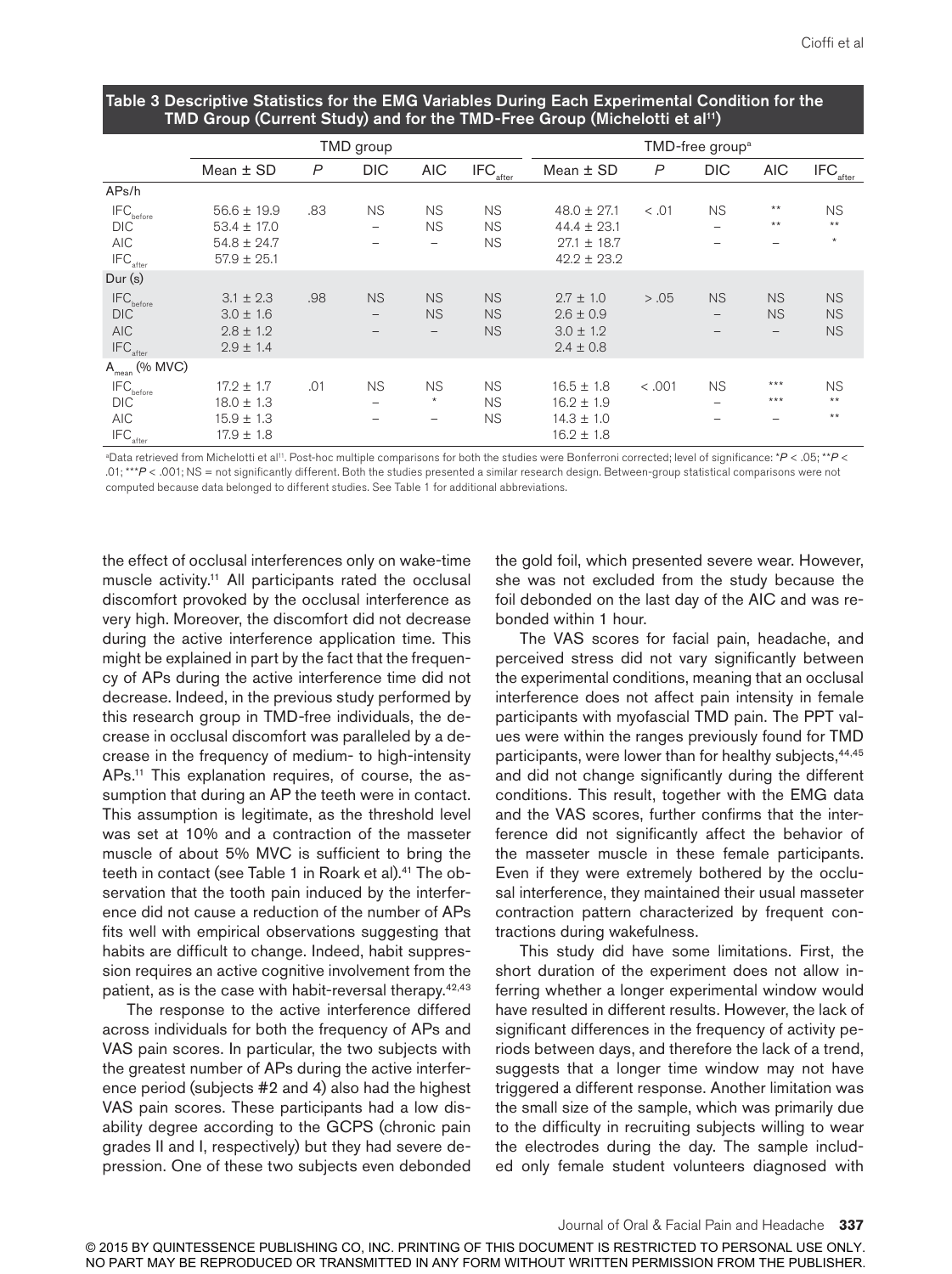myofascial pain and not patients seeking treatment. These two shortcomings limit the external validity of the study. It should also be noted that the EMG recordings obtained by means of portable recorders during wakefulness may be contaminated by artifacts due to movements of the electrodes. However, the distribution of these artifacts should be similar across the conditions and therefore should not have influenced the results. In addition, a threshold higher than the artifact noise was chosen. Furthermore, the EMG recordings by means of portable recorders do not allow distinguishing functional from nonfunctional masseter contractions. However, it has been shown that the number of functional tooth contacts does not differ between TMD patients and healthy subjects.32,46,47 Moreover, despite the use of a template to reposition the electrodes in the same location, it is not certain that the activity of the same muscle fibers was recorded throughout the entire experiment. Unfortunately, it is impossible to know whether this problem, which is inherent to long-time surface EMG recording approaches, affected the results. Finally, this study design did not provide information about the effect of an occlusal interference on sleep bruxism, which is a different entity than wake-time parafunctions, and was not able to provide information about possible central and peripheral mechanisms regulating the activity of the masticatory muscles under the experimental interference condition; some of these mechanisms, however, have been addressed in animal models.17,18

## **Conclusions**

Female volunteers with masticatory muscle pain feel particularly hampered by the introduction of an experimental occlusal interference. Nevertheless, they do not show an avoidance behavior, since they did not significantly change the pattern of habitual masseter EMG activity during wakefulness. This contrasts the avoidance behavior recorded in pain-free female volunteers, who demonstrated a reduction of the masseter EMG activity after insertion of an active interference.

# **Acknowledgments**

The authors report no conflicts of interest related to this study.

## **References**

- 1. Kirveskari P, Alanen P, Jamsa T. Association between craniomandibular disorders and occlusal interferences. J Prosthet Dent 1989;62:66–69.
- 2. Kirveskari P. The role of occlusal adjustment in the management of temporomandibular disorders. Oral Surg Oral Med Oral Pathol Oral Radiol Endod 1997;83:87–90.
- 3. Ikeda T, Nakano M, Bando E, Suzuki A. The effect of light premature occlusal contact on tooth pain threshold in humans. J Oral Rehabil 1998;25:589–595.
- 4. Karlsson S, Cho SA, Carlsson GE. Changes in mandibular masticatory movements after insertion of nonworking-side interference. J Craniomandib Disord 1992;6:177–183.
- 5. Randow K, Carlsson K, Edlund J, Öberg T. The effect of an occlusal interference on the masticatory system. An experimental investigation. Odontol Revy 1976;27:245–256.
- 6. Riise C, Sheikholeslam A. The influence of experimental interfering occlusal contacts on the postural activity of the anterior temporal and masseter muscles in young adults. J Oral Rehabil 1982; 9:419–425.
- 7. Riise C, Sheikholeslam A. Influence of experimental interfering occlusal contacts on the activity of the anterior temporal and masseter muscles during mastication. J Oral Rehabil 1984;11: 325–333.
- 8. Rugh JD, Barghi N, Drago CJ. Experimental occlusal discrepancies and nocturnal bruxism. J Prosthet Dent 1984;51:548–553.
- 9. Shiau YY, Syu JZ. Effect of working side interferences on mandibular movement in bruxers and non-bruxers. J Oral Rehabil 1995; 22:145–151.
- 10. Le Bell Y, Niemi PM, Jämsä T, Kylmälä M, Alanen P. Subjective reactions to intervention with artificial interferences in subjects with and without a history of temporomandibular disorders. Acta Odontol Scand 2006;64:59–63.
- 11. Michelotti A, Farella M, Gallo LM, Veltri A, Palla S, Martina R. Effect of occlusal interferences on habitual activity of human masseter. J Dent Res 2005;84:644–648.
- 12. Michelotti A, Iodice G. The role of orthodontics in temporomandibular disorders. J Oral Rehabil 2010;37:411–429.
- 13. Xie Q, Li X, Xu X. The difficult relationship between occlusal interferences and temporomandibular disorder—Insights from animal and human experimental studies. J Oral Rehabil 2013;40:279–295.
- 14. Clark GT, Tsukiyama Y, Baba K, Watanabe T. Sixty-eight years of experimental occlusal interference studies: What have we learned? J Prosthet Dent 1999;82:704–713.
- 15. Christensen LV, Rassouli NM. Experimental occlusal interferences. Part I. A review. J Oral Rehabil 1995;22:515–520.
- 16. Kirveskari P, Jämsä T. Health risk from occlusal interferences in females. Eur J Orthod 2009;31:490–495.
- 17. Cao Y, Xie QF, Li K, Light AR, Fu KY. Experimental occlusal interference induces long-term masticatory muscle hyperalgesia in rats. Pain 2009;144:287–293.
- 18. Cao Y, Li K, Fu KY, Xie QF, Chiang CY, Sessle BJ. Central sensitization and MAPKs are involved in occlusal interference-induced facial pain in rats. J Pain 2013;14:793–807.
- 19. Michelotti A, Farella M, Steenks MH, Gallo LM, Palla S. No effect of experimental occlusal interferences on pressure pain thresholds of the masseter and temporalis muscles in healthy women. Eur J Oral Sci 2006;114:167–170.
- 20. Palla S. The interface of occlusion as a reflection of conflicts within prosthodontics. Int J Prosthodont 2005;18:304–306.

**338** Volume 29, Number 4, 2015